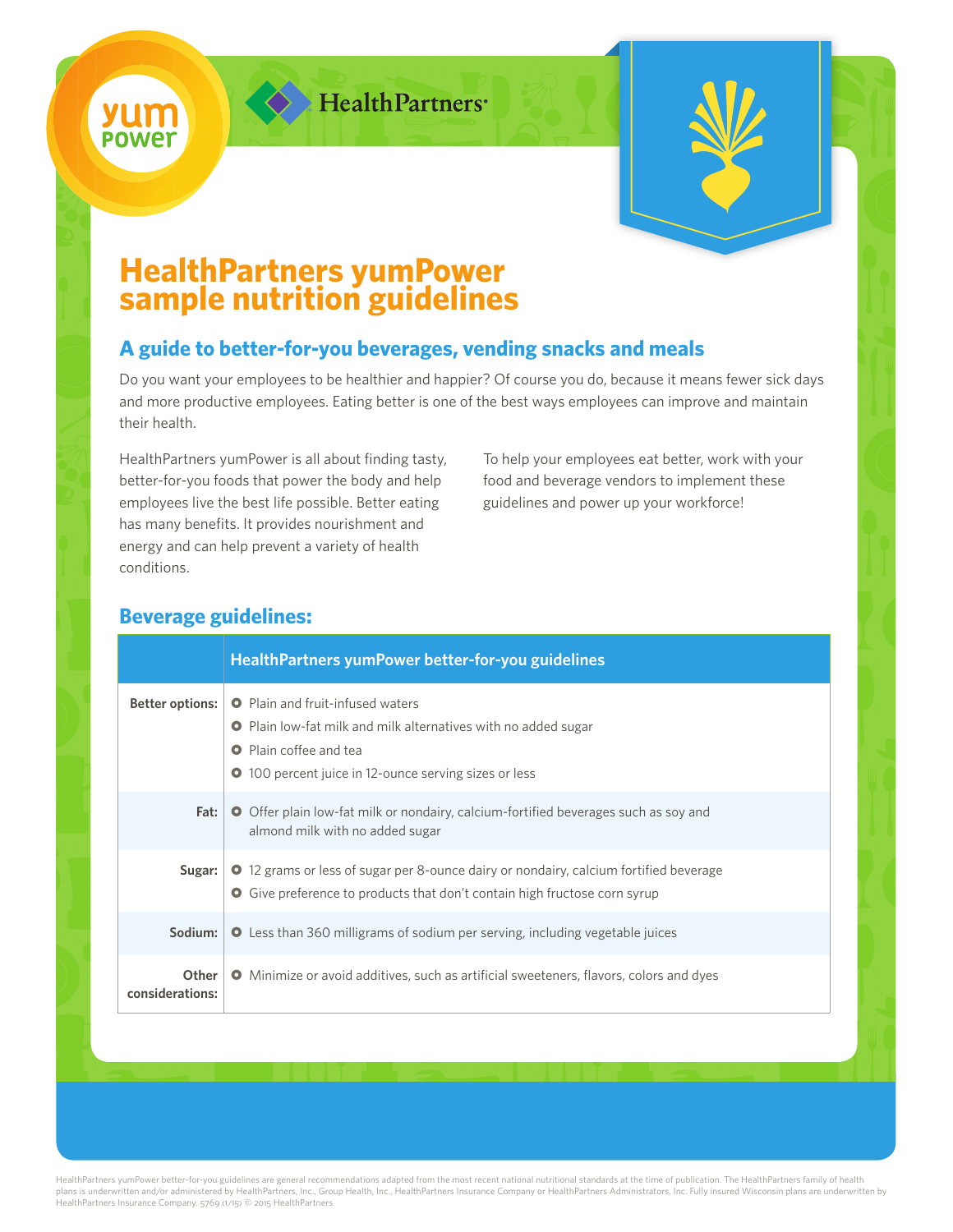## **Vending machine snack guidelines:**

|                          | HealthPartners yumPower better-for-you guidelines                                                                                                                                                                                                                                                                                                                                          |
|--------------------------|--------------------------------------------------------------------------------------------------------------------------------------------------------------------------------------------------------------------------------------------------------------------------------------------------------------------------------------------------------------------------------------------|
| <b>Calories:</b>         | <b>O</b> Less than 250 calories per serving                                                                                                                                                                                                                                                                                                                                                |
| Fat:                     | <b>O</b> Zero trans fat (including items that contain partially hydrogenated oil as an ingredient)<br><b>O</b> 10 percent or less of calories should be from saturated fat per serving<br><b>O</b> 35 percent or less of calories should be from total fat per serving (excluding sources of healthy fat,<br>such as nuts, and allowing up to 40 percent for chips made from whole grains) |
| Fiber:                   | • More is better! (In fruit, vegetable, grain and nut products)                                                                                                                                                                                                                                                                                                                            |
| Sugar:                   | O Less than 35 percent of weight should be from sugar per serving (excluding whole fruit products<br>or ingredients with no added sugars)<br><b>O</b> Give preference to products that don't contain high fructose corn syrup                                                                                                                                                              |
| Sodium:                  | <b>O</b> Less than 360 milligrams per serving                                                                                                                                                                                                                                                                                                                                              |
| Other<br>considerations: | <b>O</b> Give preference to whole (less processed) foods and grains<br><b>O</b> Minimize or avoid additives, such as artificial sweeteners, flavors, colors and dyes<br>O Although dark chocolate has noted health benefits, it also exceeds saturated fat recommendations<br>- if it's at least 70 percent cocoa, offer in small (1-ounce) portions                                       |



HealthPartners yumPower better-for-you guidelines are general recommendations adapted from the most recent national nutritional standards at the time of publication. The HealthPartners family of health<br>plans is underwritte HealthPartners Insurance Company. 5769 (1/15) © 2015 HealthPartners